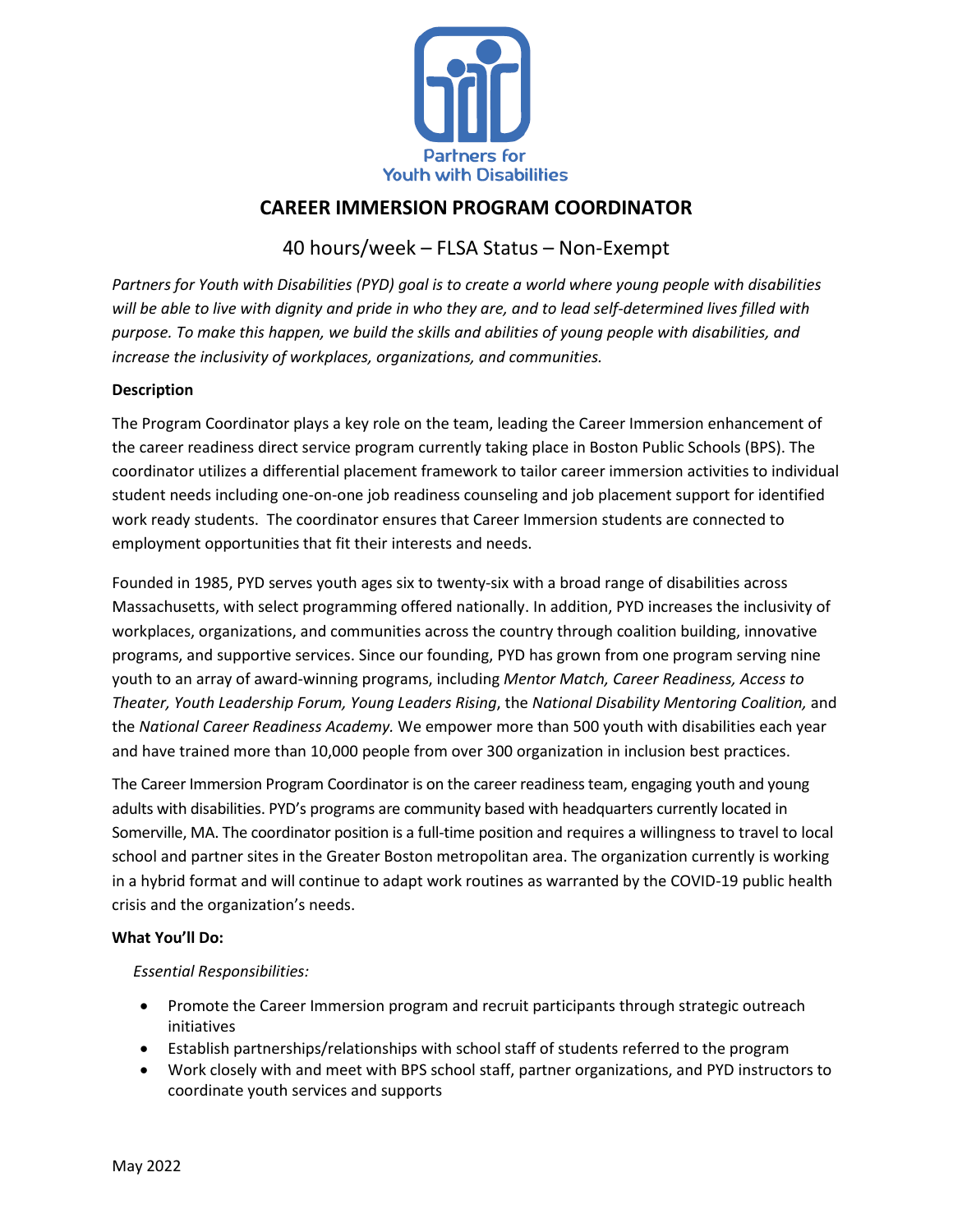- Coordinate and manage a caseload of students looking for employment opportunities utilizing an individualized approach based on student needs and interests
- Visit PYD Career Readiness classes/workshops occasionally to assist with related instruction and meet with individual students as needed to work on employment related tasks (resume, applications).
- Collaborate with outreach team, business, and community partners to identify opportunities for work-based learning experiences including employment opportunities for Career Immersion participants that will be a best fit for their needs and interests
- Collaborate with outreach team for successful implementation of PYD's internship program for Career Immersion students, including completion of all necessary intern onboarding paperwork
- Work with Outreach Team to ensure successful completion of payroll for all Career Immersion internships
- Coordinate and provide support to students participating in internship experiences, including weekly in-person or virtual check-ins with each intern and internship site supervisors
- Assist with program outreach and enrollment with support from Program Manager
- Ensure effective and accurate documentation of necessary paperwork and ongoing database management to support program participation, program evaluation, and funder reporting
- Maintain weekly case notes on participating student progress using data management system

### *Marginal Responsibilities:*

- Engage in PYD's online inclusion communities to provide additional resources, support, guidance, and timely access to events
- Attend monthly staff meetings, quarterly National Disability Mentoring Coalition meetings, and team meetings and supervision
- Contribute to the newsletter, blog, social media content, and other promotional collateral
- Support the planning and management of PYD community and fundraising events
- Assist with grant reports and proposals as necessary
- Assist with special projects as they occur

### **Who You Are:**

*You must be:*

- Legally authorized to work in the U.S.
- Passionate about working with youth with disabilities, and have an unshakable belief in their potential and a strong commitment to the mission of PYD
- Relevant experience in the fields of health or human services, education, social work, vocational rehabilitation, psychology, community organizing, marketing, communications, or related field
- Able to independently travel across Eastern Massachusetts
- Available for occasional evening and weekend programming
- An excellent verbal and written communicator
- Able to work both collaboratively as part of a team and independently with excellent project management skills

*It would also be great if you:*